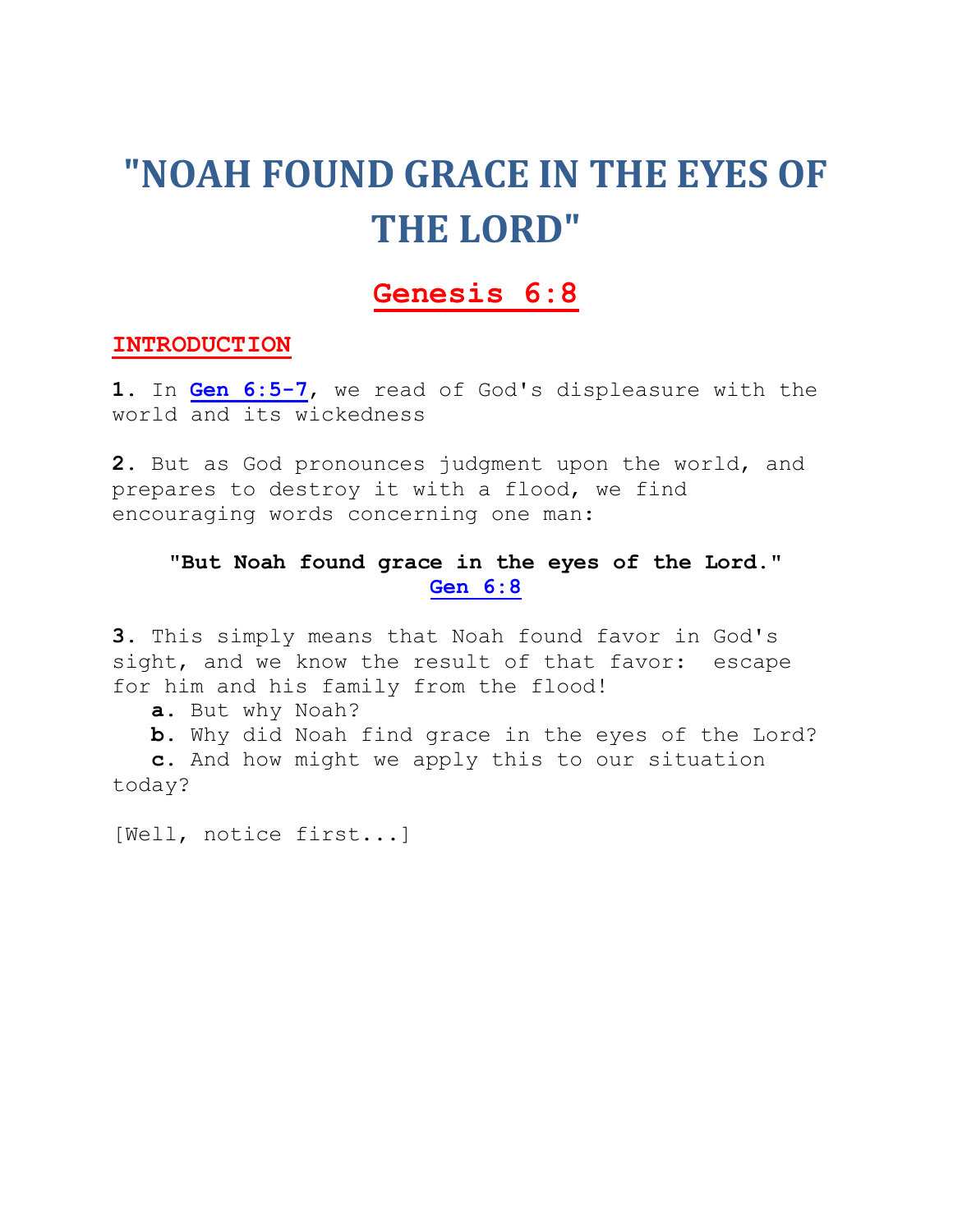## **I. WHY NOAH FOUND GRACE IN THE EYES OF THE LORD**

#### **A. HE WAS "A JUST MAN" - [Gen 6:9](http://biblia.com/bible/nkjv/Gen%206.9)**

**1.** Some translations say **"righteous"**

 **2.** This likely refers to his moral relation to God (Keil & Delitzsch)

## **B. HE WAS "PERFECT IN HIS GENERATIONS" - [Gen 6:9](http://biblia.com/bible/nkjv/Gen%206.9)** 1. Other translations (NASV, NIV) use the word **"blameless"**

 **2.** Not that he was sinless, but that there were no blatant faults

 **3.** He was a man of moral integrity among the people

#### **C. HE "WALKED WITH GOD" - [Gen 6:9](http://biblia.com/bible/nkjv/Gen%206.9)**

 **1.** This is how he manifested his righteousness and integrity (Keil & Delitzsch)

 **2.** In walking with God, he imitated the example of Enoch, his great-grandfather - **[Gen 5:24](http://biblia.com/bible/nkjv/Gen%205.24)**

 **3.** Walking with God in Noah's case likely involved...

**a.** Calling upon the name of the Lord (which began in the days of Seth - **[Gen 4:26](http://biblia.com/bible/nkjv/Gen%204.26)**) **b.** Offering sacrifices to God (which began in the days of Cain & Abel - **[Gen 4:3-4](http://biblia.com/bible/nkjv/Gen%204.3-4)**)

 **D. HE "DID ACCORDING TO ALL THAT THE LORD COMMANDED HIM"**

 **1.** Twice this is emphasized in the Scriptures - **[Gen 6:22;](http://biblia.com/bible/nkjv/Gen%206.22) [7:5](http://biblia.com/bible/nkjv/Gen%207.5)**

 **2.** We learn from the writer of Hebrews that this obedience of Noah came from faith - **[He 11:7](http://biblia.com/bible/nkjv/He%2011.7)**

## **E. HE WAS "A PREACHER OF RIGHTEOUSNESS" - [2Pe 2:5](http://biblia.com/bible/nkjv/2Pe%202.5)**

 **1.** He not only "lived" a righteous life **2.** But he also "proclaimed" the need for righteousness, even though he lived in a very ungodly world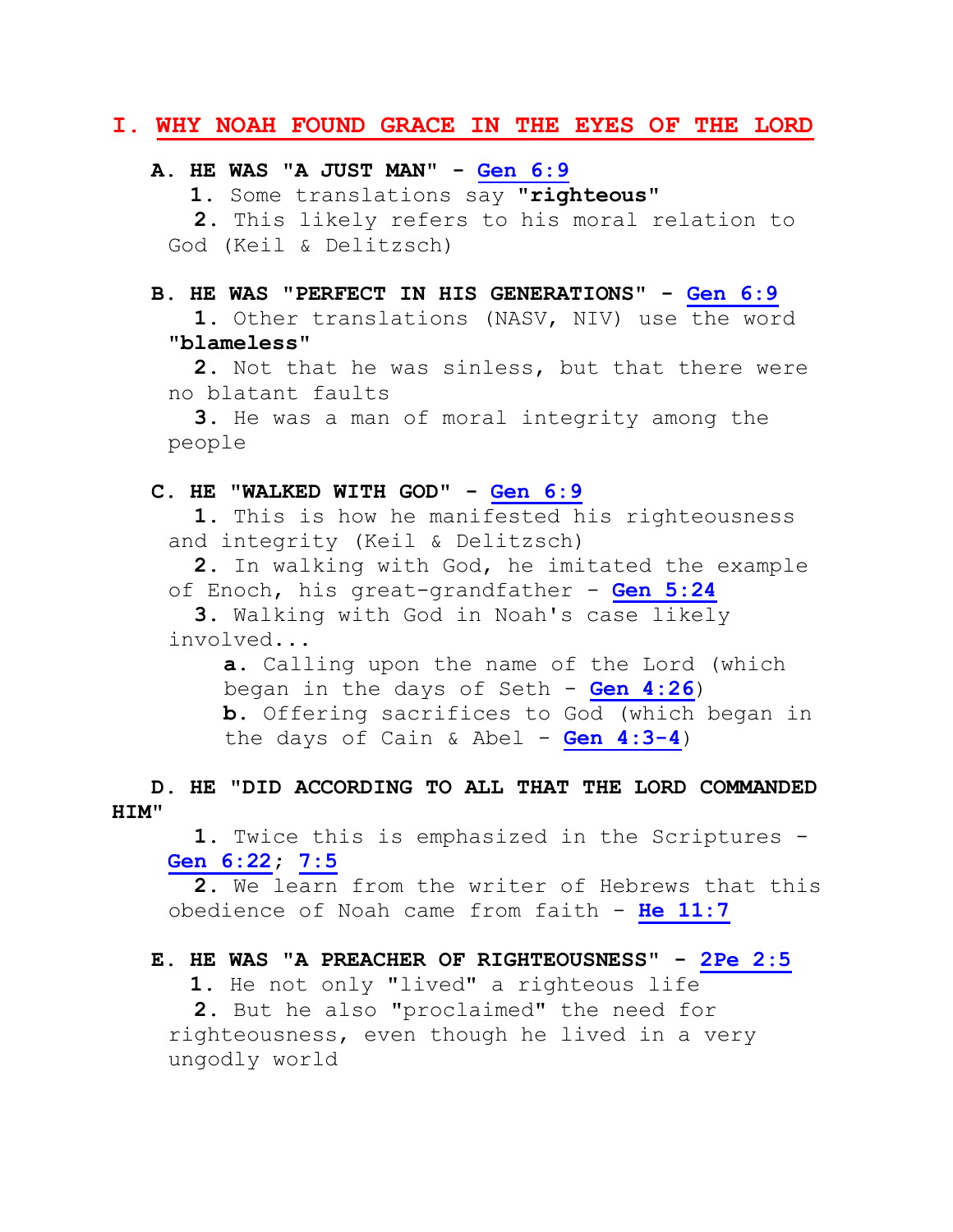[Noah certainly was an unusual man, but perhaps we see well why only he and his family **"found grace in the eyes of the Lord."**

What about ourselves? Is there a need for us to **"find grace in the eyes of the Lord"** today? Yes!]

# **II. WHY WE NEED TO FIND GRACE IN THE EYES OF THE LORD**

 **A. NOT BECAUSE WE FACE THE THREAT OF A WORLDWIDE FLOOD...**

 **1.** After Noah and his family were saved from the flood, God promised He would never again destroy the world in such a manner - **[Gen 9:8-11](http://biblia.com/bible/nkjv/Gen%209.8-11)**

 **2.** The rainbow is a constant reminder of God's promise - **Gen 9:12-17**

 **B. BUT BECAUSE WE FACE THE PROMISE OF THE END OF THE WORLD!**

 **1.** Peter reminds us that just as the world was once destroyed by water, so it shall be destroyed by fire when Jesus returns!- **[2Pe 3:3-13](http://biblia.com/bible/nkjv/2Pe%203.3-13)**

 **2.** In view of this promise, Peter calls upon us to **"be diligent to be found by Him in peace, without spot and blameless"** - **[2Pe 3:3-13](http://biblia.com/bible/nkjv/2Pe%203.3-13)**

**a.** Just as Noah **"found grace in the eyes of the Lord"**...

**b.** So we need to **"found by Him in peace, without spot and blameless"**

**3.** Is this not simply another way of saying that we, like Noah, need to find grace in the eyes of the Lord?

[Indeed, it is! When the end of the world comes, we had better be in a condition where we too find grace in the eyes of the Lord! Otherwise, we will be like those left outside of the ark when the floods came! Using Noah as an example, then, consider...]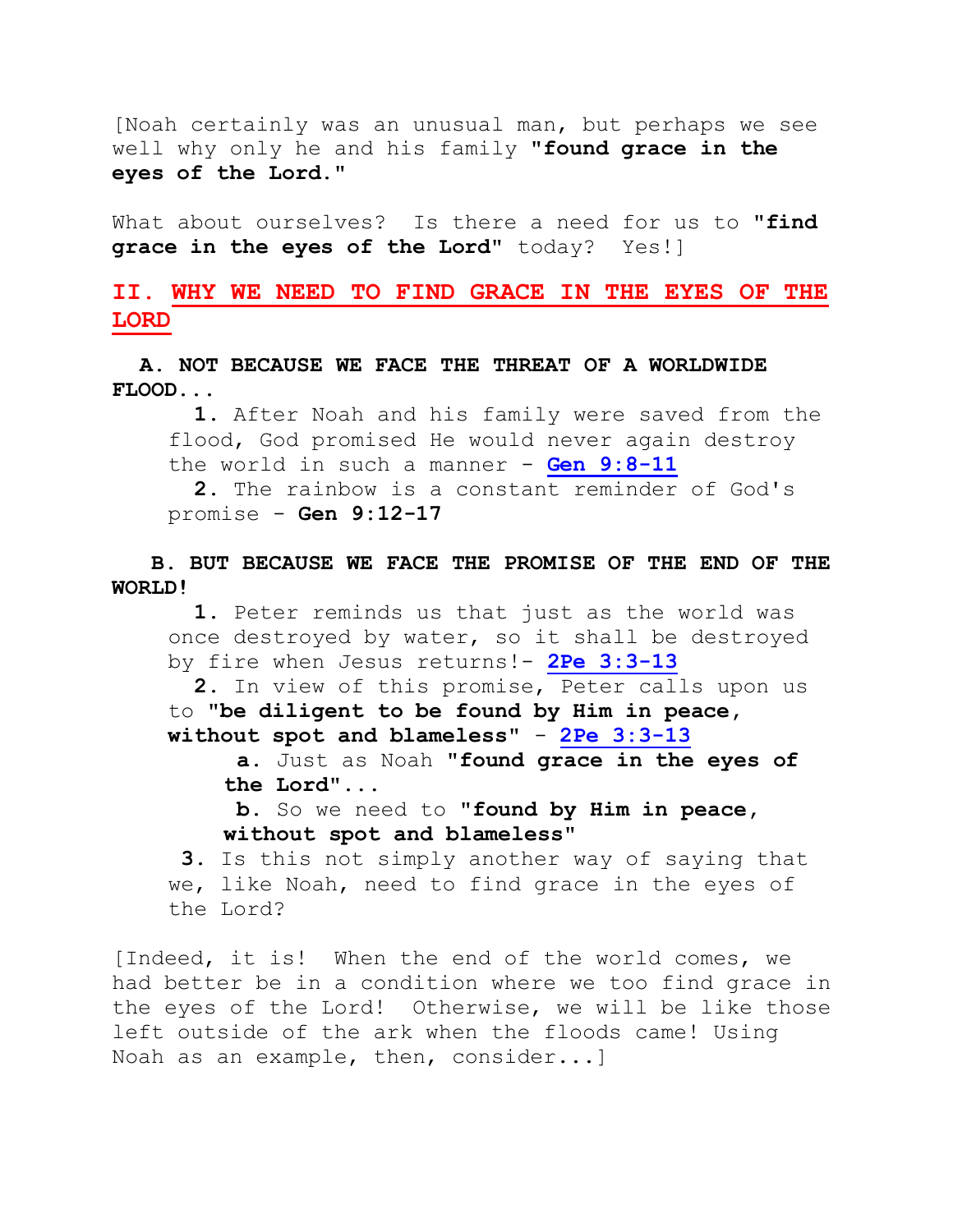# **III. HOW WE CAN FIND GRACE IN THE EYES OF THE LORD**

#### **A. WE MUST BE "JUST" IN HIS SIGHT...**

 **1.** Fortunately, the good news of the gospel is that God sent Christ in order to make us "just" (righteous, forgiven) in His sight! - **[Ro 5:8-9](http://biblia.com/bible/nkjv/Ro%205.8-9)**

- **2.** This blessing is available to all who demonstrate true faith in Jesus - **[Ro 3:24-26](http://biblia.com/bible/nkjv/Ro%203.24-26)**
- **3.** Being justified, we can have peace with God (concerning which Peter wrote) - **[Ro 5:1;](http://biblia.com/bible/nkjv/Ro%205.1)** cf. **[2Pe 3:14](http://biblia.com/bible/nkjv/2Pe%203.14)**

#### **B. WE MUST BE "PERFECT" IN OUR GENERATION...**

- **1.** That is, to be complete, mature, to be everything God desires of us
- **2.** Again, the good news of the gospel of Christ is that God has provided the necessary elements for us to be "perfect"!
	- **a.** The blood of Christ, to cleanse us of our sins **[1Jn 1:7-9](http://biblia.com/bible/nkjv/1Jn%201.7-9)**
	- **b.** The Word of God, to guide us to completion **[2Ti 3:16-17](http://biblia.com/bible/nkjv/2Ti%203.16-17)**
	- **c.** The strength of the Spirit, to help us in our struggles **[Ep 3:16;](http://biblia.com/bible/nkjv/Ep%203.16) [Ro 8:13](http://biblia.com/bible/nkjv/Ro%208.13)**

 **d.** The providence of God, who will work with us and lead us to victory! - **[2Th 3:3;](http://biblia.com/bible/nkjv/2Th%203.3) [1Pe 5:10](http://biblia.com/bible/nkjv/1Pe%205.10)**

#### **C. WE MUST "WALK WITH GOD"...**

- **1.** Of course, this would mean that we can "no longer walk as the rest of the Gentiles walk..." - cf. **[Ep 4:17-20](http://biblia.com/bible/nkjv/Ep%204.17-20)**
- **2.** Rather, it requires that we be **"followers of God as dear children" [\(Ep 5:1\)](http://biblia.com/bible/nkjv/Ep%205.1)**, and that we...
	- **a. "Walk in love" [Ep 5:2](http://biblia.com/bible/nkjv/Ep%205.2)**
	- **b. "Walk as children of light"**, exposing the sins of darkness - **[Ep 5:8-11](http://biblia.com/bible/nkjv/Ep%205.8-11)**
	- **c. "Walk as wise"**, with an understanding of what the Lord's will is - **[Ep 5:15-17](http://biblia.com/bible/nkjv/Ep%205.15-17)**

#### **D. WE MUST "DO ALL THAT THE LORD HAS COMMANDED"...**

**1.** Observing not just "some" things, but "all" things - cf. **[Mt](http://biblia.com/bible/nkjv/Mt%2028.20)  [28:20](http://biblia.com/bible/nkjv/Mt%2028.20)**

 **2.** For in so doing, we demonstrate our faith to be "a living faith" - cf. **[Jm 2:17,](http://biblia.com/bible/nkjv/Jm%202.17)[24](http://biblia.com/bible/nkjv/Jm%202.24)[,26](http://biblia.com/bible/nkjv/Jm%202.26)**

#### **E. WE MUST BE "PREACHERS OF RIGHTEOUSNESS"...**

- **1.** It is God's will that we **"proclaim the praises of Him"**, which would include His righteousness - cf. **[1Pe 2:9](http://biblia.com/bible/nkjv/1Pe%202.9)**
- **2.** This can be done most vividly by example, in living transformed lives - cf. **[Ro 12:1-2](http://biblia.com/bible/nkjv/Ro%2012.1-2)**